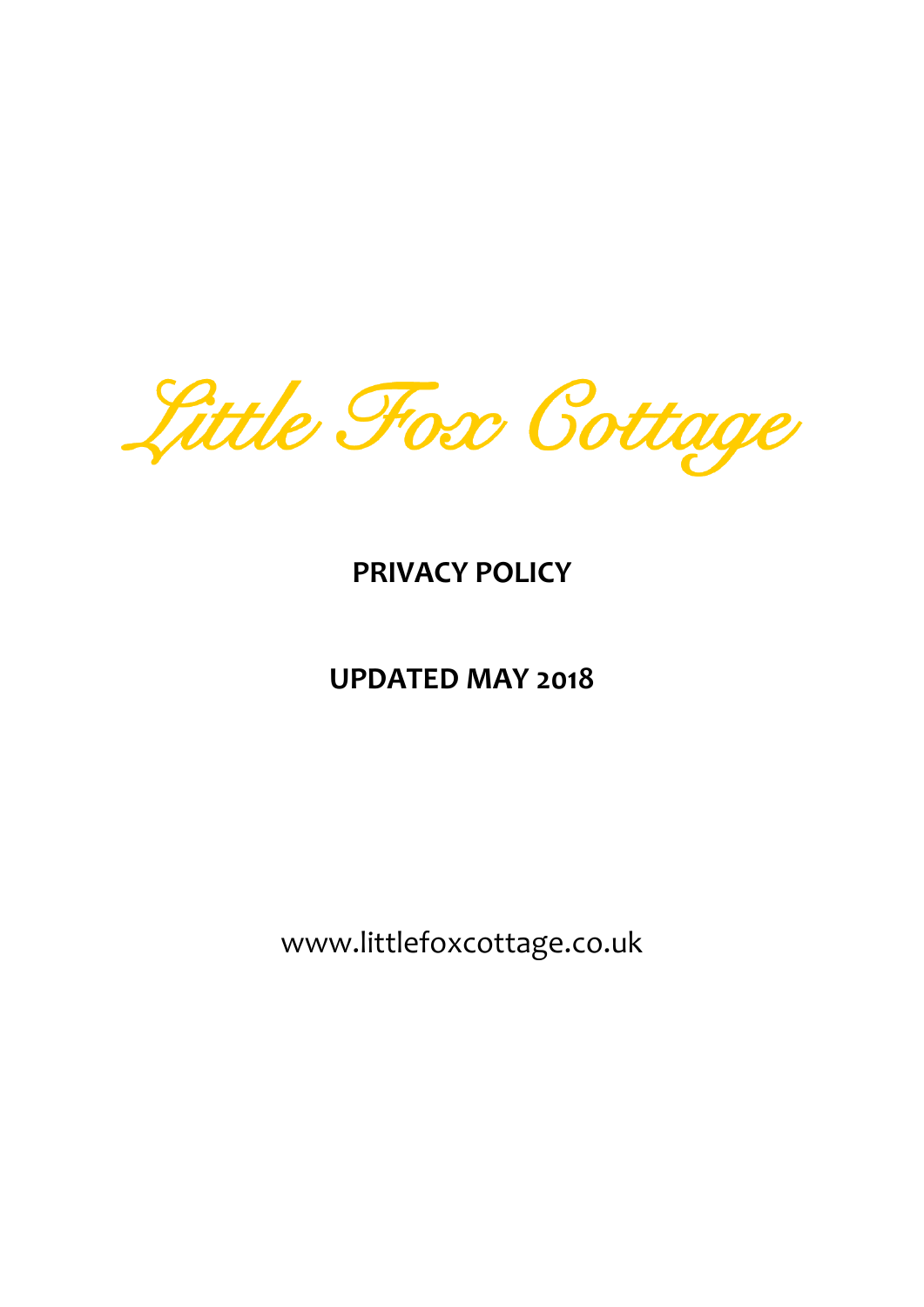This policy (together with any other documents we refer to in it) sets out the basis on which any personal data we collect from you, or that you provide to us, will be processed by us.

Please read the following carefully to understand our views and practices regarding your personal data and how we will treat it.

## **Who we are**

"We" or "us" means J&L Mortimer of Little Fox Cottage, Herbrandston, SA73 3TD.

If you wish to contact us, please click here [info@littlefoxcottage.co.uk.](mailto:info@littlefoxcottage.co.uk)

By contacting us, using our services or visiting our website, which is owned and controlled by us ("our site"), you are accepting and consenting to the practices described in this policy unless you inform us otherwise.

### **Information we collect from you**

We may collect and process the following data about you:

#### **Information you give us**

You may give us information about you by filling in forms on our site or by corresponding with us by phone, e-mail or otherwise. This includes information you provide if you register to use our site, subscribe to our service, participate in discussion boards or other social media functions on our site, enter a competition, promotion or survey, and when you report a problem with our site. The information you give us may include your name, address, e-mail address and phone number, date of birth, financial information; personal description; dietary requirements; medical conditions; allergies; dependants personal information, next of kin details, employment status/history.

#### **Information we collect about you**

With regard to visits to our site we may automatically collect the following information:

- technical information, including the Internet Protocol (IP) address used to connect your computer to the Internet, your login information, browser type and version, time zone setting, browser plugin types and versions, operating system and platform;
- about your visit, including the full Uniform Resource Locators (URL) clickstream to, through and from our site (including date and time); products you viewed or searched for; page response times, download errors, length of visits to certain pages, page interaction information (such as scrolling, clicks, and mouse-overs), and methods used to browse away from the page and any phone number used to call our customer service number.

#### **Information we receive from other sources**

We may receive information about you from third parties such as online travel agents or booking engines. When that data is collected from you, you should be informed by those third parties at that stage that it may be shared internally by us and combined with data collected from multiple sources.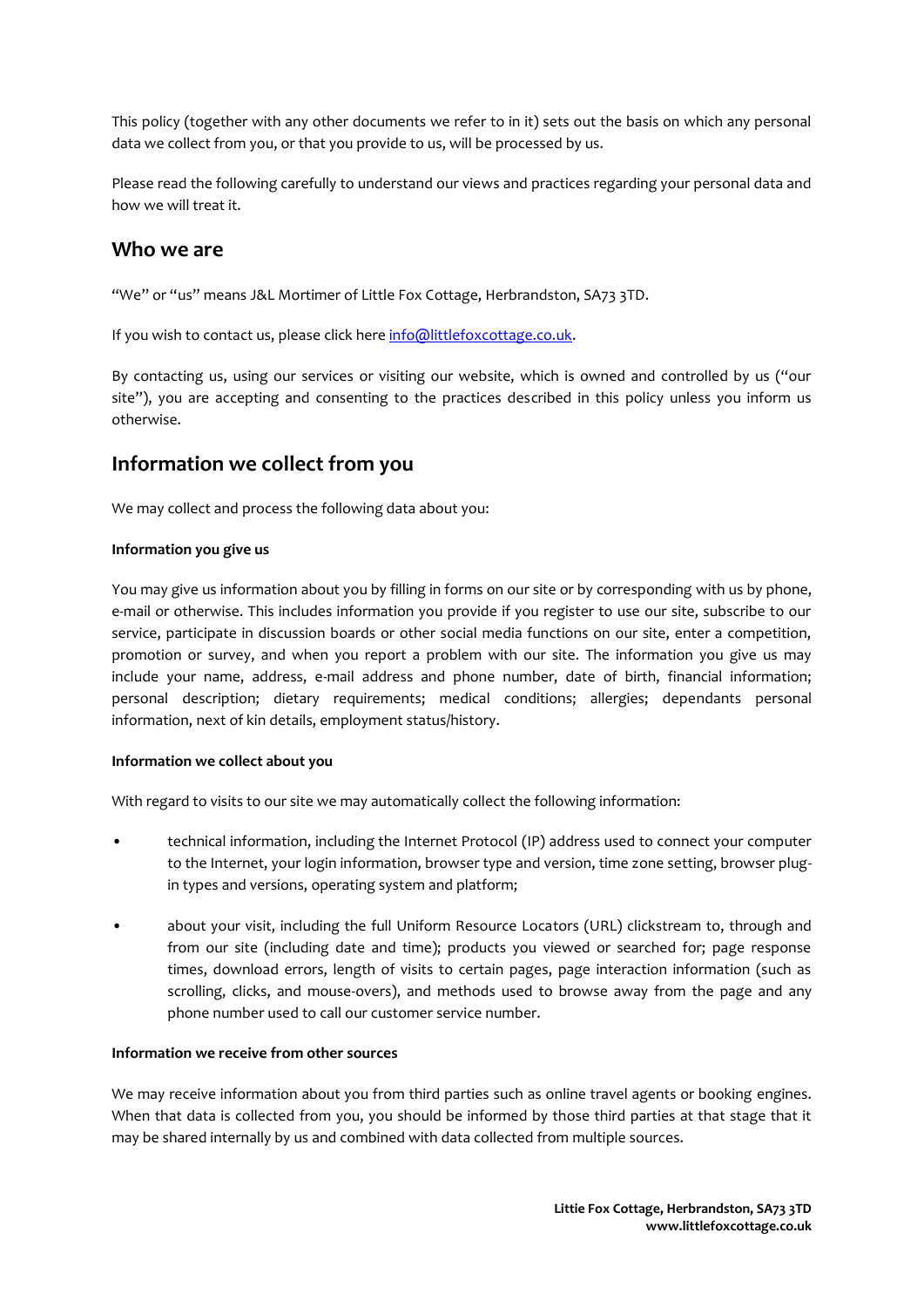We also work with third parties (including, for example, business partners, sub-contractors in technical, payment and delivery services, advertising networks, analytics providers, search information providers, credit reference agencies) and may receive information about you from them.

We may also receive information about you from cookies. For more information about cookies, please click here www.littlefoxcottage.co.uk/privacy

# **Uses made of the information**

We use information held about you in the following ways:

#### **Information you give to us**

We will use this information to:

- notify you about changes to our service
- ensure that content from our site is presented in the most effective manner for you and for your device

Where you have indicated to us that you are happy for us to do so, we may also use this information to:

- provide you with information about other services we offer that are similar to those that you have already enquired about or receive from us; and
- provide you or permit selected third parties to provide you, with information about goods or services we feel may interest you. If you are an existing customer, we will only contact you by electronic means (e-mail or SMS) with information about goods and services similar to those which were the subject of a previous sale or negotiations of a sale to you. If you are a new customer, and where we permit selected third parties to use your data, we (or they) will contact you by electronic means only if you have consented to this. If you do not want us to use your data in this way, or to pass your details on to third parties for marketing purposes, please leave the relevant box blank situated on the form on which we collect your data.

#### **Information we collect about you**

Examples of how we will use this information includes (but is not limited) to;

- administer our services, and for internal operations, including troubleshooting, data analysis, testing, research, statistical and survey purposes;
- improve our site to ensure that content is presented in the most effective manner for you and for your device;
- allow you to participate in interactive features of our services, when you choose to do so;
- keep our services, site and premises safe and secure;
- measure or understand the effectiveness of our service.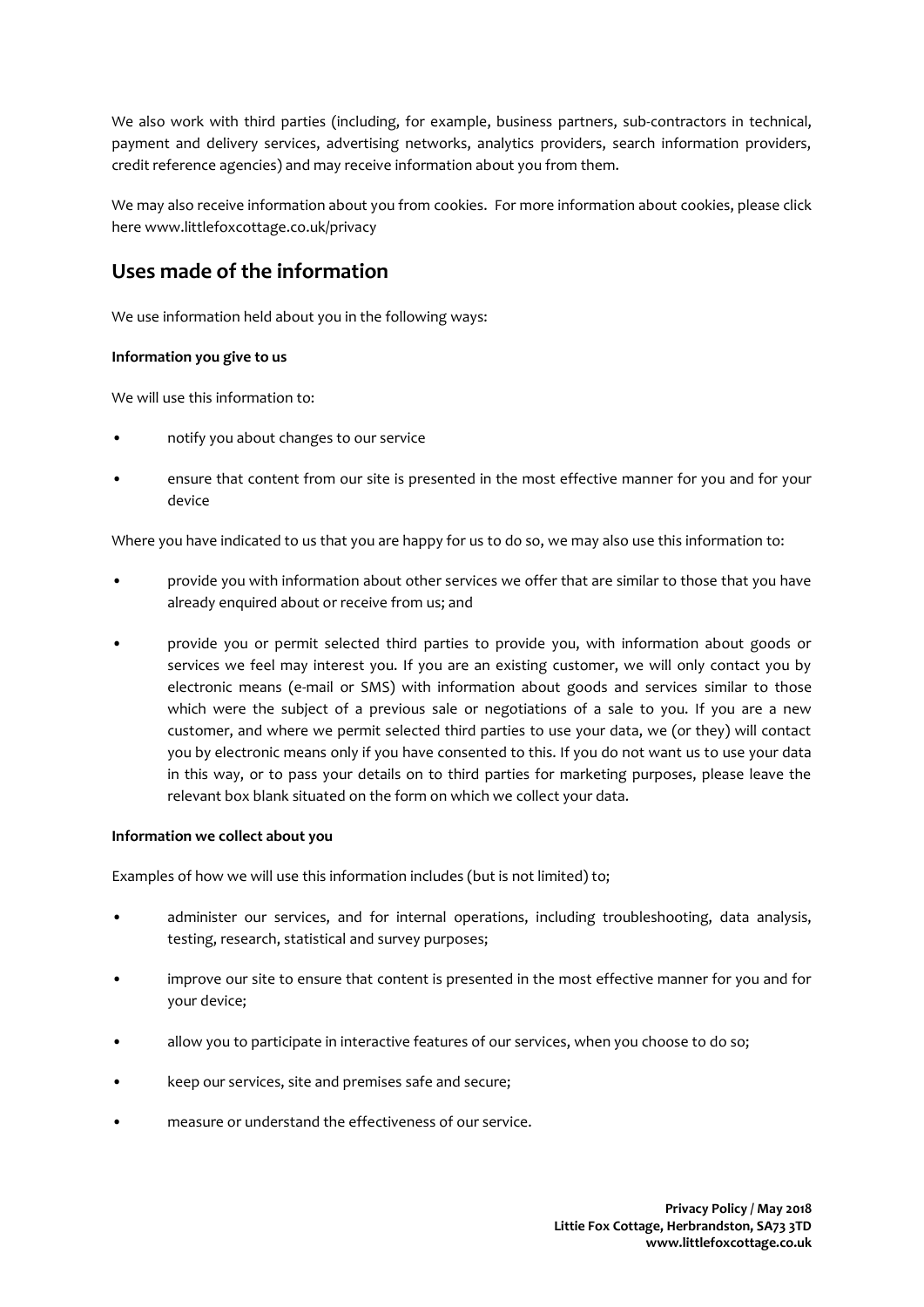#### **Information we receive from other sources**

We may combine this information with information you give to us and information we collect about you. We may use this information and the combined information for the purposes set out above (depending on the types of information we receive).

# **Disclosure of your information**

You agree that we can share your personal information with:

- our suppliers and sub-contractors for the performance of any contract we enter into with them to allow us to provide services to you, and only where they are under a duty to deal with your personal data in accordance with the law; and
- anonymously, with analytics and search engine providers that assist us in the improvement and optimisation of our site or business.

We use third party processors and as such may share your information with them. The processing of this information will be in line with the third parties' privacy policy. The third party processors we use are as follows:

- www.holidaylivebooking.co.uk
- We will disclose your personal information to third parties:
- in the event that we sell or buy any business or assets, in which case we may disclose your personal data to the prospective seller or buyer of such business or assets;
- if we are under a duty to disclose or share your personal data in order to comply with any legal obligation, or in order to enforce or apply our terms of use or terms and conditions of supply of services and other agreements; or to protect the rights, property, or our safety, the safety of our customers, or others. This includes exchanging information with other companies and organisations for the purposes of fraud protection and credit risk reduction.

We are a member of Premier Cottages, a professional collective of independent luxury cottage owners. Premier Cottages promotes properties on our behalf as well as other luxury cottages. As members of Premier Cottages we would like to give them your information so that they can contact you about other quality properties that you might like. You may unsubscribe from this service at any time.

### **Where we store your personal data**

The data that we collect from you may be transferred to, and stored at a destination outside the European Economic Area. By providing us with your personal data, you agree to this transfer, storing and/or processing. We will take all steps reasonably necessary to ensure that your data is treated securely and in accordance with this privacy policy.

All information you provide to us is stored on our secure servers or on secure servers operated by a third party. Where we have given you (or where you have chosen) a password which enables you to access certain parts of our site, you are responsible for keeping this password confidential. We ask you not to share a password with anyone.